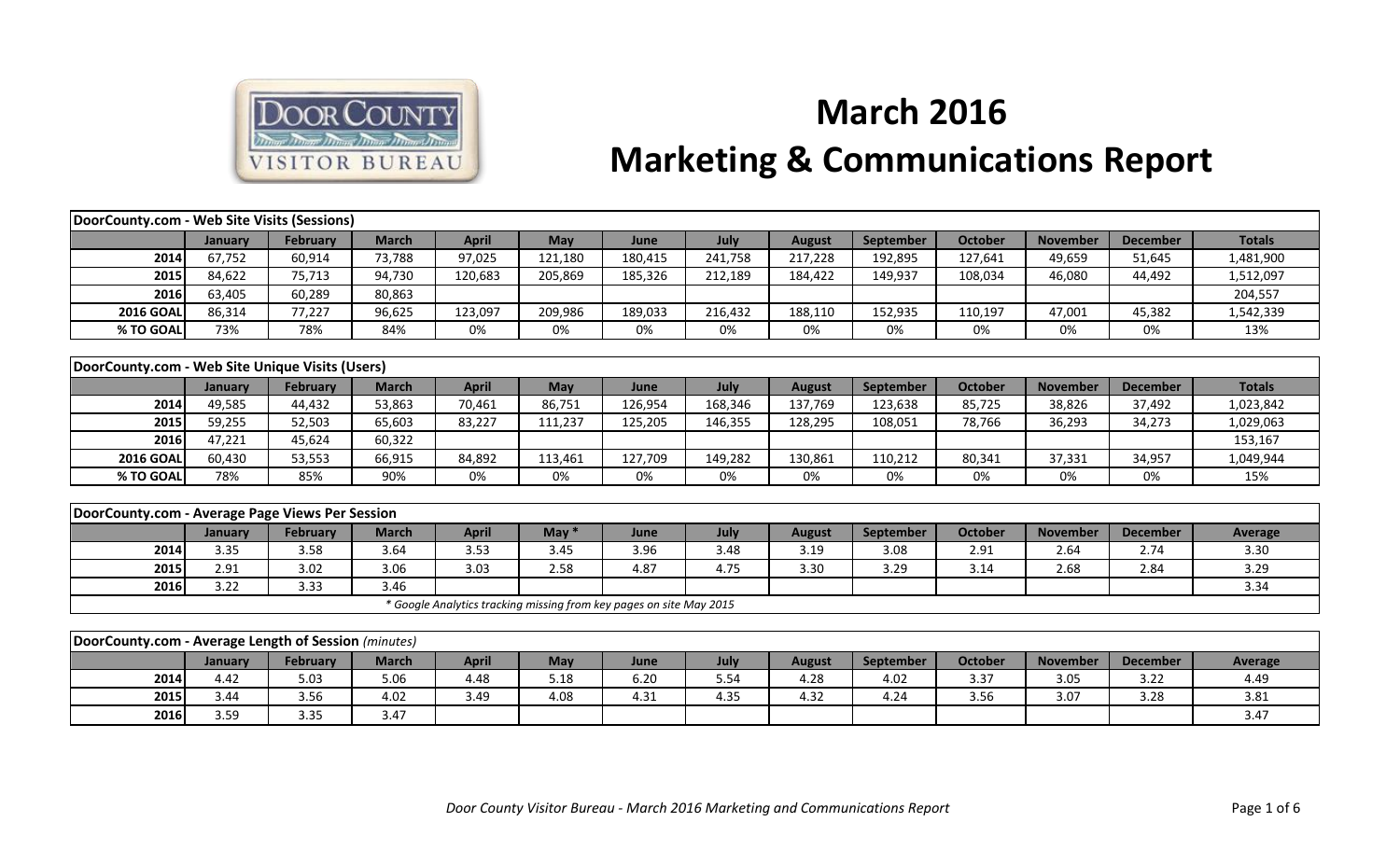|                                                                     | DoorCounty.com - Mobile Web Site Useage |          |              |              |                           |        |         |               |           |                         |                 |                 |               |  |
|---------------------------------------------------------------------|-----------------------------------------|----------|--------------|--------------|---------------------------|--------|---------|---------------|-----------|-------------------------|-----------------|-----------------|---------------|--|
|                                                                     | January                                 | February | <b>March</b> | <b>April</b> | $M$ ay*                   | June   | July    | <b>August</b> | September | <b>October</b>          | <b>November</b> | <b>December</b> | <b>Totals</b> |  |
| 2014                                                                | 23,872                                  | 10,927   | 28,446       | 38,478       | 48,903                    | 72,055 | 106,244 | 99,139        | 88,020    | 50,954                  | 23,263          | 22,857          | 613,158       |  |
| 2015                                                                | 39,024                                  | 21,610   | 43,392       | 54,501       | 30,019                    | 87,000 | 103,550 | 94,460        | 75,538    | 56,316                  | 26,040          | 22,569          | 654,019       |  |
| 2016                                                                | 30,943                                  | 31,015   | 39,684       |              |                           |        |         |               |           |                         |                 |                 | 101,642       |  |
| * Google Analytics tracking missing from key pages on site May 2015 |                                         |          |              |              |                           |        |         |               |           |                         |                 |                 |               |  |
|                                                                     |                                         |          |              |              |                           |        |         |               |           |                         |                 |                 |               |  |
| DoorCounty.com - Top Ten Most Requested Pages for the Month         |                                         |          |              |              |                           |        |         |               |           |                         |                 |                 |               |  |
| 1) /Home                                                            |                                         |          |              |              | 5) /seasonal-promotions   |        |         |               |           | 9) /discover            |                 |                 |               |  |
| 2) /enter-to-win-your-won-fat-bike/                                 |                                         |          |              |              | 6) /experience            |        |         |               |           | 10) /stay/cottage-house |                 |                 |               |  |
| $3)$ /stay                                                          |                                         |          |              |              | 7) /stay/hotel-motel-inn/ |        |         |               |           |                         |                 |                 |               |  |

| DoorCounty.com - Top Ten Sources for the Month |                        |                                  |
|------------------------------------------------|------------------------|----------------------------------|
| 1) Google/organic                              | 5) yahoo/organic       | 9) Google/PPC                    |
| 2) DoorCounty/email                            | 6) yahoo/organic       | 10) travelwisconsin.com/referral |
| 3) (direct)/(none)                             | 7) Facebook/FacebookAd |                                  |
| 4) bing/organic                                | 8) Facebook/FacbookAds |                                  |

8) /stay/log-cabin-log-house/

4) /experience/events

| lSocial Media: Facebook |                |                 |              |              |           |           |           |               |           |           |                 |                 |               |
|-------------------------|----------------|-----------------|--------------|--------------|-----------|-----------|-----------|---------------|-----------|-----------|-----------------|-----------------|---------------|
| <b>Impressions</b>      | <b>January</b> | February        | <b>March</b> | <b>April</b> | May       | June      | July      | <b>August</b> | September | October   | <b>November</b> | <b>December</b> | <b>Totals</b> |
| 2014                    | 1,072,474      | 786,549         | 1,256,786    | 1,140,795    | 904,334   | 866,752   | 937,971   | 1,053,928     | 1,378,288 | 597,568   | 587,576         | 559,572         | 11,142,593    |
| 2015                    | 826,778        | 594,789         | 839,094      | 1,204,160    | 1,097,071 | 1,201,542 | 1,286,647 | 925,223       | 1,065,510 | 1,045,703 | 1,088,533       | 563,186         | 11,738,236    |
| 2016                    | 994,271        | 1,014,098       | 758,324      |              |           |           |           |               |           |           |                 |                 | 2,766,693     |
| <b>Post Views</b>       | January        | <b>February</b> | <b>March</b> | <b>April</b> | May       | June      | July      | <b>August</b> | September | October   | <b>November</b> | <b>December</b> | <b>Totals</b> |
| 2014                    | 207,464        | 240,304         | 426,235      | 424,333      | 463,321   | 444,147   | 339,068   | 461,958       | 612,005   | 238,985   | 346,151         | 257,000         | 4,460,971     |
| 2015                    | 555,825        | 388,349         | 555,850      | 772,633      | 739,233   | 768,594   | 847,893   | 686,341       | 679,592   | 739,724   | 856,575         | 407,601         | 7,998,210     |
| 2016                    | 780,727        | 773,366         | 581,832      |              |           |           |           |               |           |           |                 |                 | 2,135,925     |
| <b>Page Views</b>       | <b>January</b> | <b>February</b> | <b>March</b> | <b>April</b> | May       | June      | July      | <b>August</b> | September | October   | <b>November</b> | <b>December</b> | <b>Totals</b> |
| 2014                    | 11,533         | 13,566          | 3,181        | 3,624        | 3,358     | 3,963     | 8,419     | 3,050         | 3,047     | 1,616     | 1,199           | 170,953         | 227,509       |
| 2015                    | L.447          | 1,197           | 1,483        | 2,014        | 1,979     | 1,821     | 2,158     | 119,717       | 875       | 2,176     | 1,388           | 81,295          | 217,550       |
| 2016                    | 112,475        | 11,014          | 1,119        |              |           |           |           |               |           |           |                 |                 | 124,608       |
| <b>Engagement</b>       | <b>January</b> | February        | <b>March</b> | <b>April</b> | May       | June      | July      | <b>August</b> | September | October   | <b>November</b> | <b>December</b> | <b>Totals</b> |
| 2015                    | 24,832         | 14,834          | 26,432       | 32,633       | 32,944    | 32,210    | 30,093    | 24,461        | 32,364    | 35,477    | 26,773          | 13,550          | 326,603       |
| 2016                    | 28,766         | 20,520          | 15,324       |              |           |           |           |               |           |           |                 |                 | 64,610        |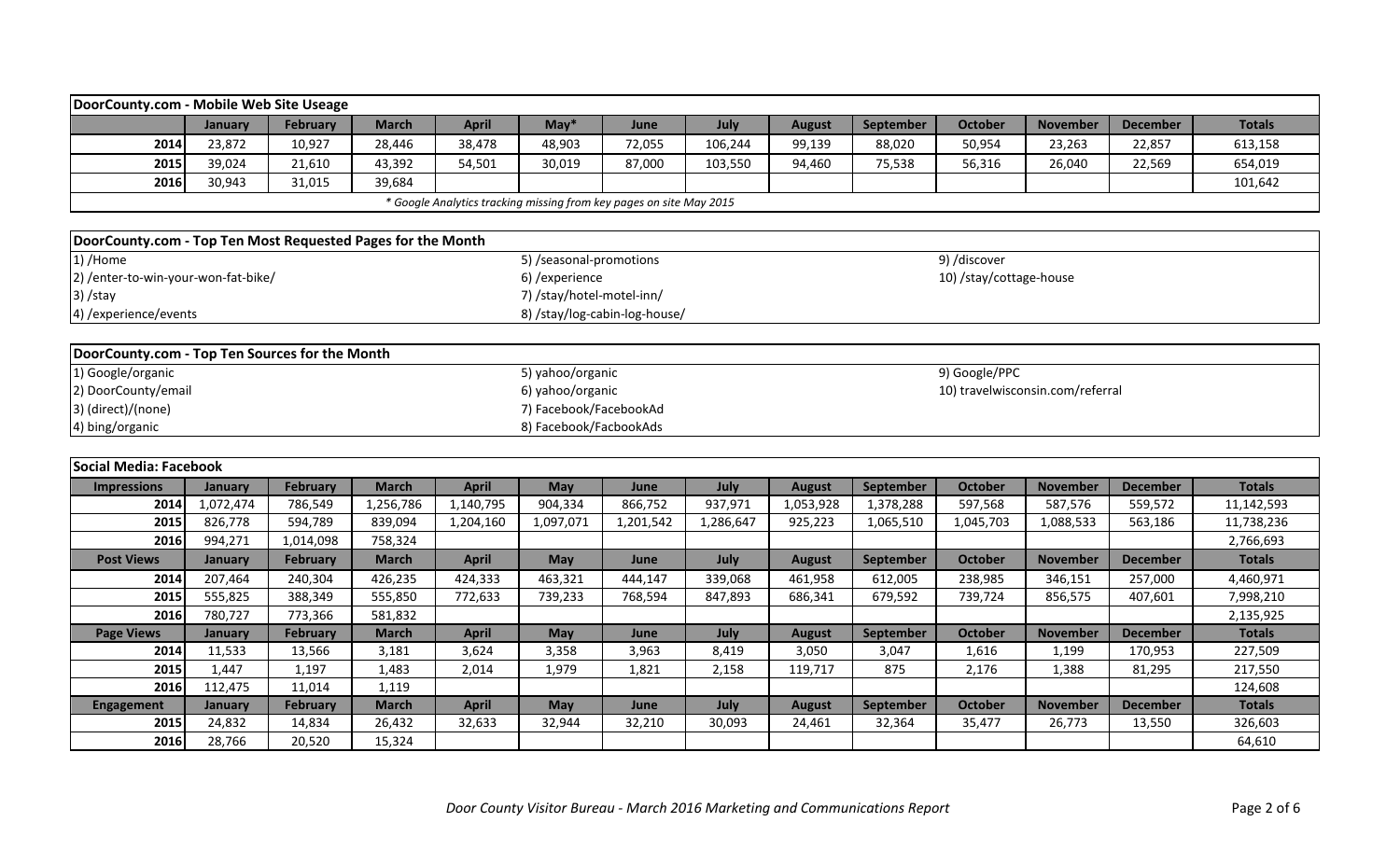| Social Media: Twitter                                            |                  |                          |                       |                       |              |               |               |                        |                    |                         |                 |                 |                        |
|------------------------------------------------------------------|------------------|--------------------------|-----------------------|-----------------------|--------------|---------------|---------------|------------------------|--------------------|-------------------------|-----------------|-----------------|------------------------|
| <b>Followers</b>                                                 | January          | <b>February</b>          | <b>March</b>          | <b>April</b>          | May          | June          | July          | <b>August</b>          | September          | <b>October</b>          | <b>November</b> | <b>December</b> | <b>Annual % Growth</b> |
| 2014                                                             | 2,654            | 2,701                    | 2,747                 | 2,797                 | 2,910        | 3,050         | 3,180         | 3,264                  | 3,348              | 3,417                   | 3,451           | 3,569           | 34%                    |
| 2015                                                             | 3,585            | 3,652                    | 3,709                 | 3,781                 | 3,872        | 3,992         | 4,096         | 4,153                  | 4,219              | 4,261                   | 4,302           | 4,350           | 21%                    |
| 2016                                                             | 4,411            | 4,459                    | 4,547                 |                       |              |               |               |                        |                    |                         |                 |                 |                        |
| <b>Impressions</b>                                               | January          | <b>February</b>          | <b>March</b>          | <b>April</b>          | May          | June          | July          | <b>August</b>          | <b>September</b>   | <b>October</b>          | <b>November</b> | <b>December</b> | <b>Totals</b>          |
| 2014                                                             | n/a              | n/a                      | n/a                   | 624,334               | 1,212,464    | 922,180       | 1,663,447     | 2,051,198              | 1,361,815          | 946,028                 | 1,021,938       | 668,469         | 10,471,873             |
| 2015                                                             | 2,257,152        | 1,533,877                | 1,517,133             | 704,372               | 2,271,820    | 2,700,702     | 2,634,001     | 4,648,946              | 5,502,863          | 2,459,054               | 4,013,608       | 9,737,951       | 39,981,479             |
| 2016                                                             | 22,709,041       | 7,170,397                | 2,556,102             |                       |              |               |               |                        |                    |                         |                 |                 | 32,435,540             |
|                                                                  |                  |                          |                       |                       |              |               |               |                        |                    |                         |                 |                 |                        |
| <b>Pay-Per-Click Results</b>                                     |                  |                          |                       |                       |              |               |               |                        |                    |                         |                 |                 |                        |
|                                                                  | January          | <b>February</b>          | <b>March</b>          | <b>April</b>          | May          | June          | July          | <b>August</b>          | September          | <b>October</b>          | <b>November</b> | <b>December</b> | <b>Totals</b>          |
| 2014                                                             | 2,432            | 2,748                    | 3,473                 | 9,955                 | 4,940        | 5,260         | 4,203         | 2,124                  | 2,462              | 2,019                   | 1,294           | 1,314           | 42,224                 |
| 2015                                                             | 1,815            | 2,153                    | 2,240                 | 2,253                 | 5,507        | 5,556         | 5,507         | 4,096                  | 5,507              | 2,251                   | 1,015           | 1,006           | 38,906                 |
| 2016                                                             | 2,577            | 5,584                    | 7,131                 |                       |              |               |               |                        |                    |                         |                 |                 | 15,292                 |
|                                                                  |                  |                          |                       |                       |              |               |               |                        |                    |                         |                 |                 |                        |
| Door County E-Newsletter - Number of E-Mails Sent (with remails) |                  |                          |                       |                       |              |               |               |                        |                    |                         |                 |                 |                        |
|                                                                  | January          | <b>February</b>          | <b>March</b>          | <b>April</b>          | May          | June          | July          | <b>August</b>          | September          | <b>October</b>          | <b>November</b> | <b>December</b> | <b>Totals</b>          |
| 2014                                                             | 310,665          | 304,504                  | 260,265               | 290,157               | 303,787      | 311,153       | 314,220       | 314,552                | 346,443            | 343,595                 | 344,384         | 337,073         | 3,780,798              |
| 2015                                                             | 328,573          | 319,563                  | 310,628               | 316,865               | 341,409      | 349,020       | 486,954       | 359,538                | 350,421            | 348,142                 | 347,933         | 344,699         | 4,203,745              |
| 2016                                                             | 688,006          | 336,747                  | 334,214               |                       |              |               |               |                        |                    |                         |                 |                 | 1,358,967              |
|                                                                  |                  |                          |                       |                       |              |               |               |                        |                    |                         |                 |                 |                        |
| Door County E-Newsletter - Open Rates                            |                  |                          |                       |                       |              |               |               |                        |                    |                         |                 |                 |                        |
|                                                                  | January          | <b>February</b>          | <b>March</b>          | <b>April</b>          | May          | June          | July          | <b>August</b>          | September          | <b>October</b>          | <b>November</b> | <b>December</b> | <b>Average</b>         |
| 2014                                                             | 25.30%           | 24.20%                   | 31.70%                | 30.10%                | 25.80%       | 26.90%        | 26.90%        | 26.00%                 | 29.20%             | 26.50%                  | 22.30%          | 21.20%          | 26.34%                 |
| 2015                                                             | 24.80%           | 23.60%                   | 27.70%                | 28.70%                | 26.80%       | 27.10%        | 32.90%        | 24.74%                 | 25.71%             | 24.20%                  | 21.67%          | 20.06%          | 25.67%                 |
| 2016                                                             | 23.32%           | 20.69%                   | 22.05%                |                       |              |               |               |                        |                    |                         |                 |                 | 22.02%                 |
|                                                                  |                  |                          |                       |                       |              |               |               |                        |                    |                         |                 |                 |                        |
| Door County E-Newsletter - Click Thru's                          |                  |                          |                       |                       |              |               |               |                        |                    |                         |                 |                 |                        |
| 2014                                                             | January<br>2.90% | <b>February</b><br>2.30% | <b>March</b><br>4.40% | <b>April</b><br>4.20% | May<br>3.90% | June<br>4.60% | July<br>4.70% | <b>August</b><br>4.30% | September<br>4.50% | <b>October</b><br>3.90% | <b>November</b> | <b>December</b> | Average                |
|                                                                  |                  |                          |                       |                       |              |               |               |                        |                    |                         | 2.30%           | 2.10%           | 3.68%                  |
| 2015                                                             | 2.60%            | 2.90%                    | 3.60%                 | 4.30%                 | 3.41%        | 4.00%         | 5.09%         | 3.13%                  | 3.85%              | 2.83%                   | 2.01%           | 1.61%           | 3.28%                  |
| 2016                                                             | 3.53%            | 1.82%                    | 3.22%                 |                       |              |               |               |                        |                    |                         |                 |                 | 2.86%                  |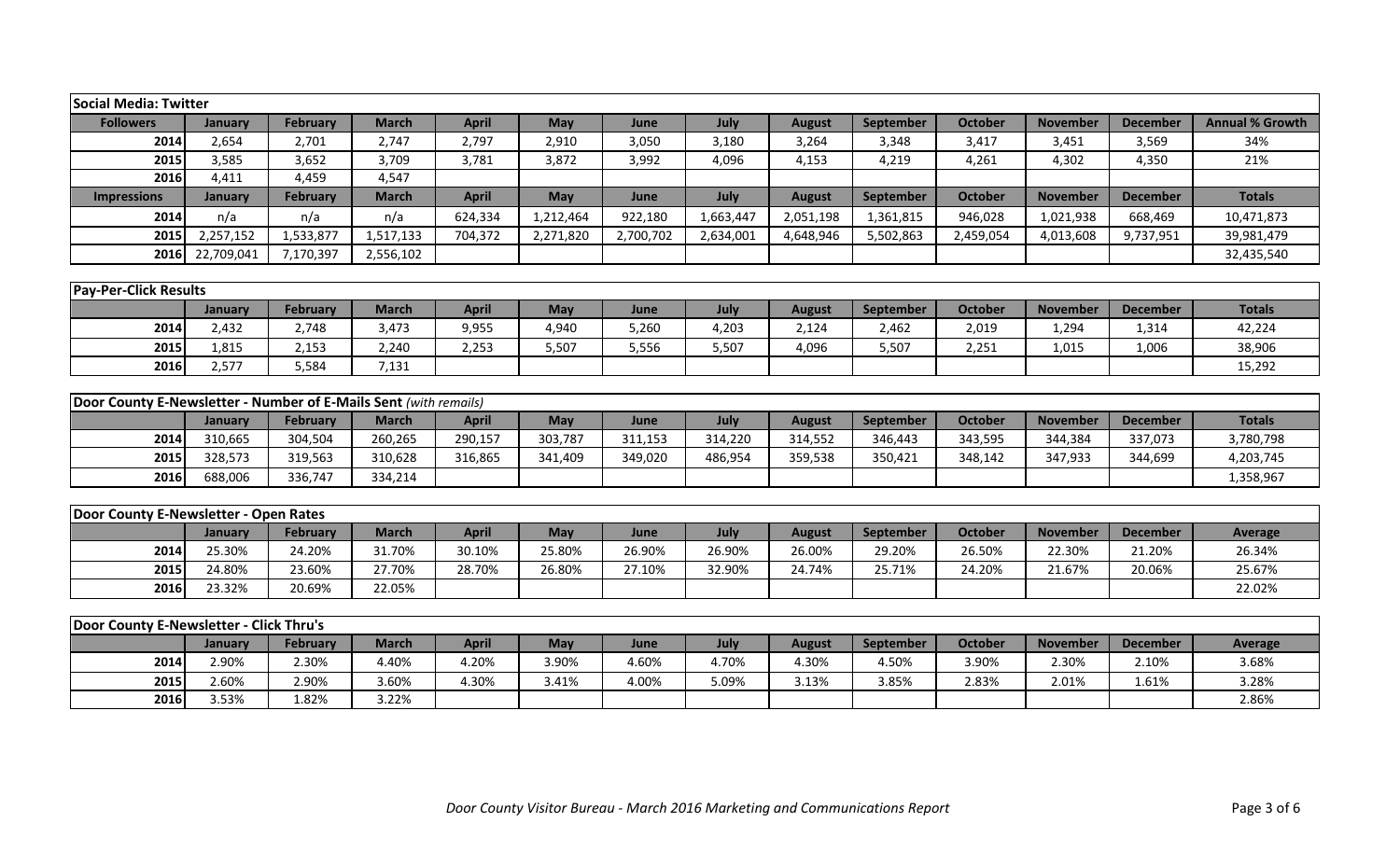| <b>Advertising - Gross Impressions</b> |         |                 |              |           |            |           |         |               |                  |           |                 |                 |              |
|----------------------------------------|---------|-----------------|--------------|-----------|------------|-----------|---------|---------------|------------------|-----------|-----------------|-----------------|--------------|
|                                        | January | <b>February</b> | <b>March</b> | April     | <b>May</b> | June      | July    | <b>August</b> | <b>September</b> | October   | <b>November</b> | <b>December</b> | <b>Total</b> |
| 2014                                   | 70.620  | 2,777,134       | 9,058,615    | 8,790,285 | 6,753,942  | 2,772,677 | 904,724 | 148,225       | 1,735,115        | 3,503,157 | 2,604           | 2,530           | 36,519,628   |
| 2015                                   | 5,346   | 2,679,900       | 5,336,400    | 9,945,248 | 5,628,037  | 1,183,348 | 673,070 | 441,307       | 2,900,619        | 587,416.  | 6,390           | 6,390           | 30,393,471   |
| 2016                                   | 599,103 | 54,767          | 613,755      |           |            |           |         |               |                  |           |                 |                 | 1,267,625    |

| Advertising -         | - Media Placed 2016 |                 |              |              |            |      |      |        |                  |         |                 |          |              |
|-----------------------|---------------------|-----------------|--------------|--------------|------------|------|------|--------|------------------|---------|-----------------|----------|--------------|
|                       | <b>January</b>      | <b>February</b> | <b>March</b> | <b>April</b> | <b>May</b> | June | July | August | <b>September</b> | October | <b>November</b> | December | <b>Total</b> |
| <b>Total Paid</b>     | \$1,061             | \$3,121         | \$3,925      |              |            |      |      |        |                  |         |                 |          | \$8,107      |
| Co-Op Dollars         | ¢٨                  |                 |              |              |            |      |      |        |                  |         |                 |          |              |
| <b>Barter Dollars</b> |                     |                 |              |              |            |      |      |        |                  |         |                 |          |              |

| <b>Online Video Views</b> (includes YouTube channels, Vimeo channel and embedded Facebook videos featuring DCVB video content such as Explore The Door, Our Door County, aerial videos, TV ads, etc) |         |                 |              |       |            |        |        |        |                  |         |                 |                 |               |
|------------------------------------------------------------------------------------------------------------------------------------------------------------------------------------------------------|---------|-----------------|--------------|-------|------------|--------|--------|--------|------------------|---------|-----------------|-----------------|---------------|
|                                                                                                                                                                                                      | January | <b>February</b> | <b>March</b> | April | <b>May</b> | June   | July   | August | <b>September</b> | October | <b>November</b> | <b>December</b> | <b>Totals</b> |
| 2014                                                                                                                                                                                                 | ,636    | 4,209           | 9,224        | 5,802 | 308,       | 9,569  | 10,842 | 9,795  | 8,161            | 6,334   | 3,806           | 3,951           | 82,637        |
| 2015                                                                                                                                                                                                 | 5.731   | 7,223           | 8,932        | 8,134 | 13,319     | 16,888 | 20.796 | 24,895 | 21,995           | 23,020  | 18,771          | 19,107          | 189,811       |
| <b>2016</b>                                                                                                                                                                                          | 27,083  | 22,279          | 41,152       |       |            |        |        |        |                  |         |                 |                 | 90,514        |

| <b>Media Marketing Program - Impressions</b> |                      |            |              |              |            |            |            |               |            |            |                 |                 |               |
|----------------------------------------------|----------------------|------------|--------------|--------------|------------|------------|------------|---------------|------------|------------|-----------------|-----------------|---------------|
|                                              | <b>January</b>       | February   | <b>March</b> | <b>April</b> | May        | June       | July       | <b>August</b> | September  | October    | <b>November</b> | <b>December</b> | <b>Totals</b> |
|                                              | 2014 37,852,999      | 40,986,204 | 27,772,140   | 5,314,961    | 20,193,969 | 44,435,235 | 71,687,651 | 12,256,415    | 51,116,546 | 67,868,123 | 18,770,067      | 3,507,165       | 401,761,475   |
|                                              | 2015 28,017,364      | 1,823,856  | 20,098,799   | 22,527,085   | 3,830,004  | 19,201,677 | 30,984,433 | 36,995,848    | 9,122,770  | 2,746,629  | 6,293,744       | 16,144,032      | 197,786,241   |
| <b>2016</b>                                  | 767.047              | 4,699,826  | 39,967,510   |              |            |            |            |               |            |            |                 |                 | 45,434,383    |
|                                              | 2016 GOAL 24,296,442 | 7,380,639  | 18,598,453   | 12,751,792   | 10,710,837 | 14,710,118 | 34,337,995 | 23,525,235    | 26,926,812 | 46,536,913 | 8,852,497       | 10,759,675      | 239,387,408   |
| % TO GOAL                                    | 3%                   | 64%        | 215%         | 0%           | 0%         | 0%         | 0%         | 0%            | 0%         | 0%         | 0%              | 0%              | 19%           |

| Media Marketing Program - Visiting Journalists |         |          |              |              |            |      |      |               |           |                |                 |                 |               |
|------------------------------------------------|---------|----------|--------------|--------------|------------|------|------|---------------|-----------|----------------|-----------------|-----------------|---------------|
|                                                | January | February | <b>March</b> | <b>April</b> | <b>May</b> | June | July | <b>August</b> | September | <b>October</b> | <b>November</b> | <b>December</b> | <b>Totals</b> |
| 2014                                           |         |          |              |              | 10         | 22   | ᅩ    |               |           | 10             |                 |                 | 81            |
| 2015                                           |         |          |              |              |            | 14   | 19   | 12            |           |                |                 |                 |               |
| 2016                                           |         | 12       |              |              |            |      |      |               |           |                |                 |                 |               |
| <b>2016 GOAL</b>                               |         | 10       |              |              |            | 22   |      |               |           | 14             |                 |                 |               |
| % TO GOAL                                      |         | 120%     |              |              | 0%         | 0%   |      | 0%            | 0%        | 0%             |                 |                 | 17%           |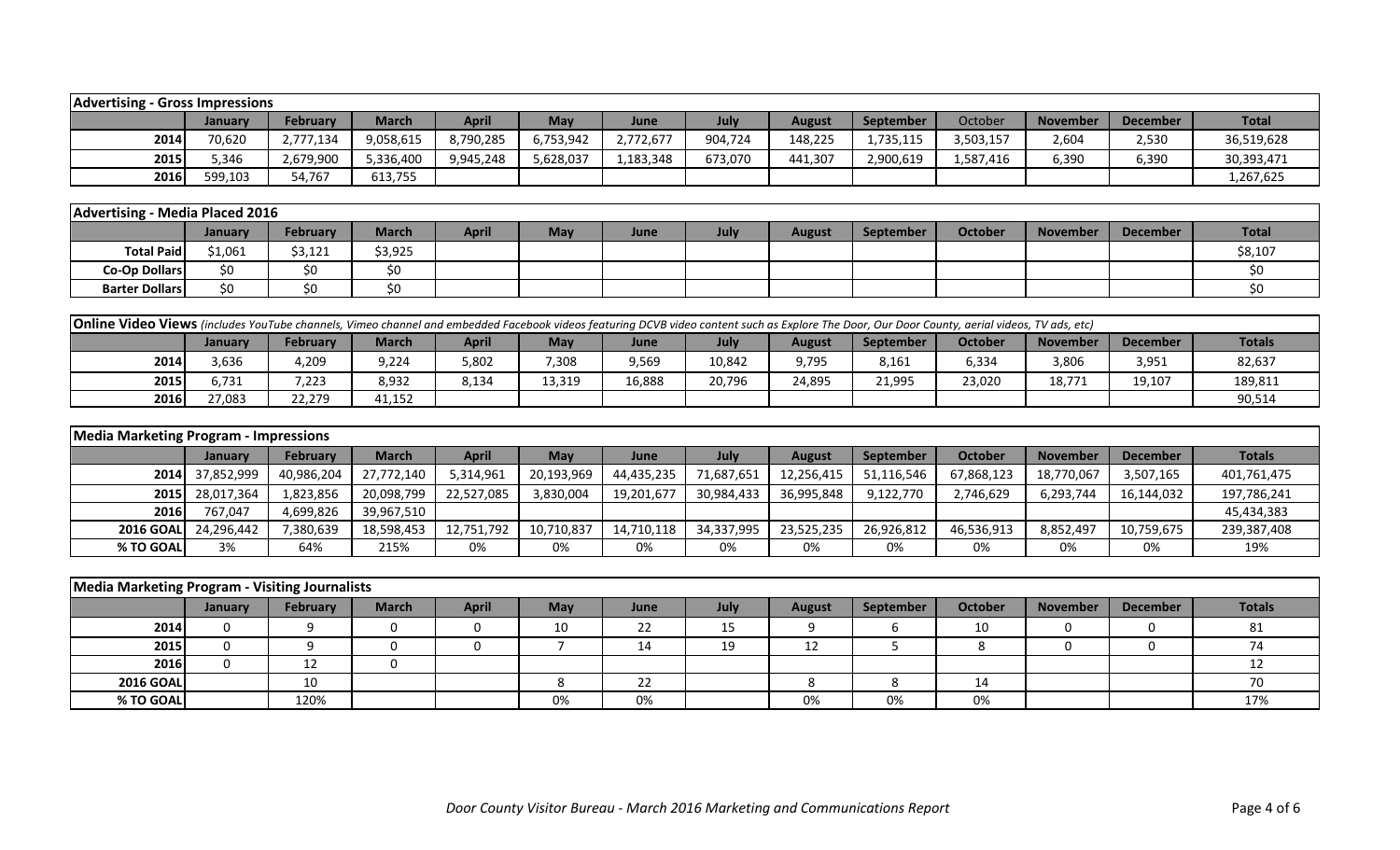| Media Marketing Program - Ad Value Equivalency |                             |                 |              |              |             |           |           |               |           |                |                 |                 |               |  |
|------------------------------------------------|-----------------------------|-----------------|--------------|--------------|-------------|-----------|-----------|---------------|-----------|----------------|-----------------|-----------------|---------------|--|
|                                                | January                     | February        | <b>March</b> | <b>April</b> | May         | June      | July      | <b>August</b> | September | <b>October</b> | <b>November</b> | <b>December</b> | <b>Totals</b> |  |
| 2014                                           | \$104,143                   | \$93,897        | \$503,719    | \$75,517     | \$153,280   | \$107,290 | \$227,097 | \$196,220     | \$258,235 | \$141,898      | \$91,174        | \$81,448        | \$2,033,918   |  |
| 2015                                           | \$70,320                    | \$72,596        | \$80,581     | \$330,607    | \$1,209,143 | \$282,586 | \$168,520 | \$154,576     | \$174,956 | \$40,256       | \$56,902        | \$93,224        | \$2,734,267   |  |
| 2016                                           | \$147,959                   | \$94,919        | \$200,684    |              |             |           |           |               |           |                |                 |                 | \$443,562     |  |
|                                                |                             |                 |              |              |             |           |           |               |           |                |                 |                 |               |  |
| <b>Group Tour Contacts</b>                     |                             |                 |              |              |             |           |           |               |           |                |                 |                 |               |  |
|                                                | January                     | February        | <b>March</b> | <b>April</b> | May         | June      | July      | <b>August</b> | September | <b>October</b> | <b>November</b> | <b>December</b> | <b>Totals</b> |  |
| 2014                                           | 153                         | 621             | 130          | 70           | 156         | 167       | 108       | 207           | 39        | 14             | 34              | 48              | 1,747         |  |
| 2015                                           | 134                         | 451             | 110          | 206          | 188         | 179       | 176       | 89            | 125       | 67             | 149             | $\mathbf{1}$    | 1,875         |  |
| 2016                                           | 71                          | 614             | 102          |              |             |           |           |               |           |                |                 |                 | 787           |  |
| <b>2016 GOAL</b>                               | 80                          | 300             | 256          | 209          | 190         | 181       | 177       | 90            | 126       | 68             | 150             | 66              | 1,893         |  |
| % TO GOAL                                      | 89%                         | 205%            | 40%          | 0%           | 0%          | 0%        | 0%        | 0%            | 0%        | 0%             | 0%              | 0%              | 42%           |  |
|                                                |                             |                 |              |              |             |           |           |               |           |                |                 |                 |               |  |
|                                                | <b>Group Tour Inquiries</b> |                 |              |              |             |           |           |               |           |                |                 |                 |               |  |
|                                                | January                     | February        | <b>March</b> | <b>April</b> | May         | June      | July      | <b>August</b> | September | <b>October</b> | <b>November</b> | <b>December</b> | <b>Totals</b> |  |
| 2014                                           | 29                          | 34              | 8            | 12           | 14          | 28        | 24        | 25            | 6         | 13             | 5               | 6               | 204           |  |
| 2015                                           | 33                          | 19              | 13           | 15           | 12          | $9\,$     | 15        | 13            | 15        | 23             | 8               | $\mathbf{1}$    | 176           |  |
| 2016                                           | 41                          | 22              | 8            |              |             |           |           |               |           |                |                 |                 | 71            |  |
| <b>2016 GOAL</b>                               | 33                          | 20              | 13           | 15           | 13          | 10        | 15        | 13            | 15        | 20             | 9               | $\overline{2}$  | 178           |  |
| % TO GOAL                                      | 124%                        | 110%            | 62%          | 0%           | 0%          | 0%        | 0%        | 0%            | 0%        | 0%             | 0%              | 0%              | 40%           |  |
|                                                |                             |                 |              |              |             |           |           |               |           |                |                 |                 |               |  |
| <b>Meeting/Event Planner Contacts</b>          |                             |                 |              |              |             |           |           |               |           |                |                 |                 |               |  |
|                                                | January                     | <b>February</b> | <b>March</b> | <b>April</b> | May         | June      | July      | <b>August</b> | September | <b>October</b> | <b>November</b> | <b>December</b> | <b>Totals</b> |  |
| 2014                                           | 81                          | 81              | 149          | 61           | 206         | 199       | 181       | 143           | 154       | 86             | 276             | 68              | 1,685         |  |
| 2015                                           | 97                          | 85              | 171          | 188          | 209         | 181       | 373       | 120           | 101       | 149            | 52              | 59              | 1,785         |  |
| 2016                                           | 1,000                       | 338             | 158          |              |             |           |           |               |           |                |                 |                 | 1,496         |  |
| <b>2016 GOAL</b>                               | 98                          | 86              | 172          | 189          | 210         | 182       | 376       | 123           | 102       | 150            | 55              | 60              | 1,803         |  |
| % TO GOAL                                      | 1020%                       | 393%            | 92%          | 0%           | 0%          | 0%        | 0%        | 0%            | 0%        | 0%             | 0%              | 0%              | 83%           |  |